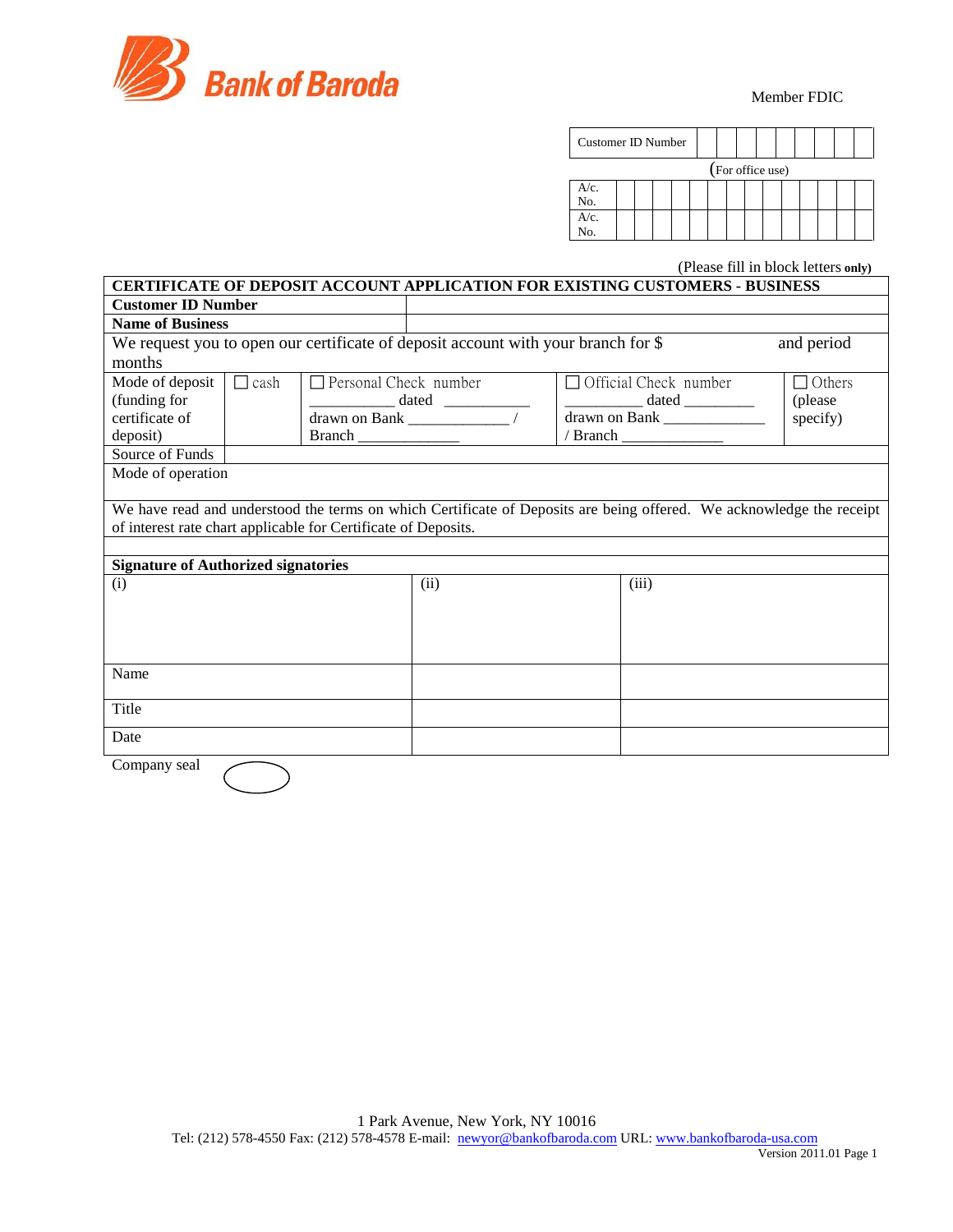

**DRAFT CORPORATE RESOLUTION WHERE APPLICABLE (Board resolution must be as per draft format or substantially similar to it)**  approved by Board of Directors of the company authorizing the opening of account and stating the names of official(s) who can do so and **naming the official(s) who can operate the account and the extent of powers vested in these officials and their legal status.**

| The undersigned, Secretary of                            | a Corporation duly organized and existing under the laws of                                                                                             |
|----------------------------------------------------------|---------------------------------------------------------------------------------------------------------------------------------------------------------|
| having its principal place of business in                | HEREBY CERTIFY that the following is a true copy of a certain resolution                                                                                |
|                                                          | duly adopted by the Board of Directors of the said Corporation in accordance with the Certificate of Incorporation and the Bye-Laws at, and recorded in |
| the minutes of, a meeting of the said Board duly held on | and not subsequently rescinded or modified:<br>20                                                                                                       |

### **RESOLVED**

1. That an account be opened with the Bank of Baroda, New York Branch (hereinafter called the "Bank") for receipt by it from time to time of money and/or other property of this Corporation, and that the Bank, is hereby authorized and directed to pay drafts and other orders for the payment of money, and to accept any instructions with respect to money and/or other property so received by it from the following officials:

| Name | Designation | Mode of operation (singly, jointly,   Extent of Financial powers |  |
|------|-------------|------------------------------------------------------------------|--|
|      |             | any two etc.)                                                    |  |
|      |             |                                                                  |  |
|      |             |                                                                  |  |
|      |             |                                                                  |  |

2. That the above officials and their successors in office, and any other person hereafter authorized to sign on behalf of this company, are here by authorized to sign checks, drafts, notes, acceptances and other instruments and orders for the payment of withdrawal of moneys, credits, items and property at any time held by the Bank for account of this company and the Bank is hereby authorized to honor any or all thereof and other instruments and orders authorized to be paid by the Bank, including such as may bring overdraft and such as may be payable to or for benefit of any signer thereof or other officer or employee individually without enquiry as to the circumstances of the issue or the disposition of the proceeds thereof and without limit as to amount.

3. That the above officials is/are hereby authorized for and on behalf of this corporation to transact any and all business with or through said Bank, at any time(s) as may be deemed by the said Officer(s) and/or their successor in office transacting the same to be advisable including, without limiting the generality of the foregoing authority to, discount and/or negotiate notes, drafts or other commercial paper, apply for letter or other forms of credit; borrow money, with or without security; guarantee any indebtedness or other obligations of third parties; pledge or otherwise hypothecate any property of the corporation; purchase, exchange, sell otherwise deal in or with any stocks, bonds or other securities; and in reference to any of the business or transactions herein before referred to, make enter into, execute and deliver to said Bank such negotiable or non negotiable instruments, indemnity, guarantee or other agreements, obligations, assignments, endorsements, hypothecations, pledges, receipts and/or other transactions heretofore had on behalf of this corporation with said Bank being hereby ratified, confirmed and approved; also, that said Bank may rely upon the authority conferred by this entire resolution until the receipt by it of a certified copy of a resolution of this Board revoking or modifying the same.

4. That the officers of the Company or any one or more of them singly are hereby authorized to act for this Company in all other matters and transactions relating to any form of its business with the Bank.

5. That the Bank is hereby authorized to accept for deposit for the account of this company for credit or for collection or otherwise any or all checks, drafts , notes and other instruments of every kind endorsed by any person or hand stamp impression in the name of the Company or without endorsement.

6. That each of the above resolutions and the authority thereby conferred shall remain in full force and in effect until written notice of revocation or modification is received by the Bank and that the Secretary or Assistant Secretary or any other officer of this Company is hereby authorized and directed to certify under the seal of this Company or not, but with like effect in the later case, to the Bank the foregoing resolutions, the names of the officers and other representatives of this Company, any changes from time to time in the said officers and representatives and specimens of their respective signatures, and that Bank may conclusively assume that persons at any time certified to be officers of other representatives of this Company continue as such until receipt by the Bank of written notice to the contrary.

IN WITNESS WHEREOF, we have hereunto subscribed our hand as Secretary or other authorized official and affixed the seal of the said Company this  $_\text{dav}$  of  $\qquad \qquad$  20  $_\text{at}$  at  $_\text{cylace}$ 

| Secretary or other authorized Official                                                       | Signature |
|----------------------------------------------------------------------------------------------|-----------|
|                                                                                              |           |
| This certificate is to be attested by a second authorized officer or director of the company | Signature |
| <b>CORPORATE SEAL</b>                                                                        |           |
|                                                                                              |           |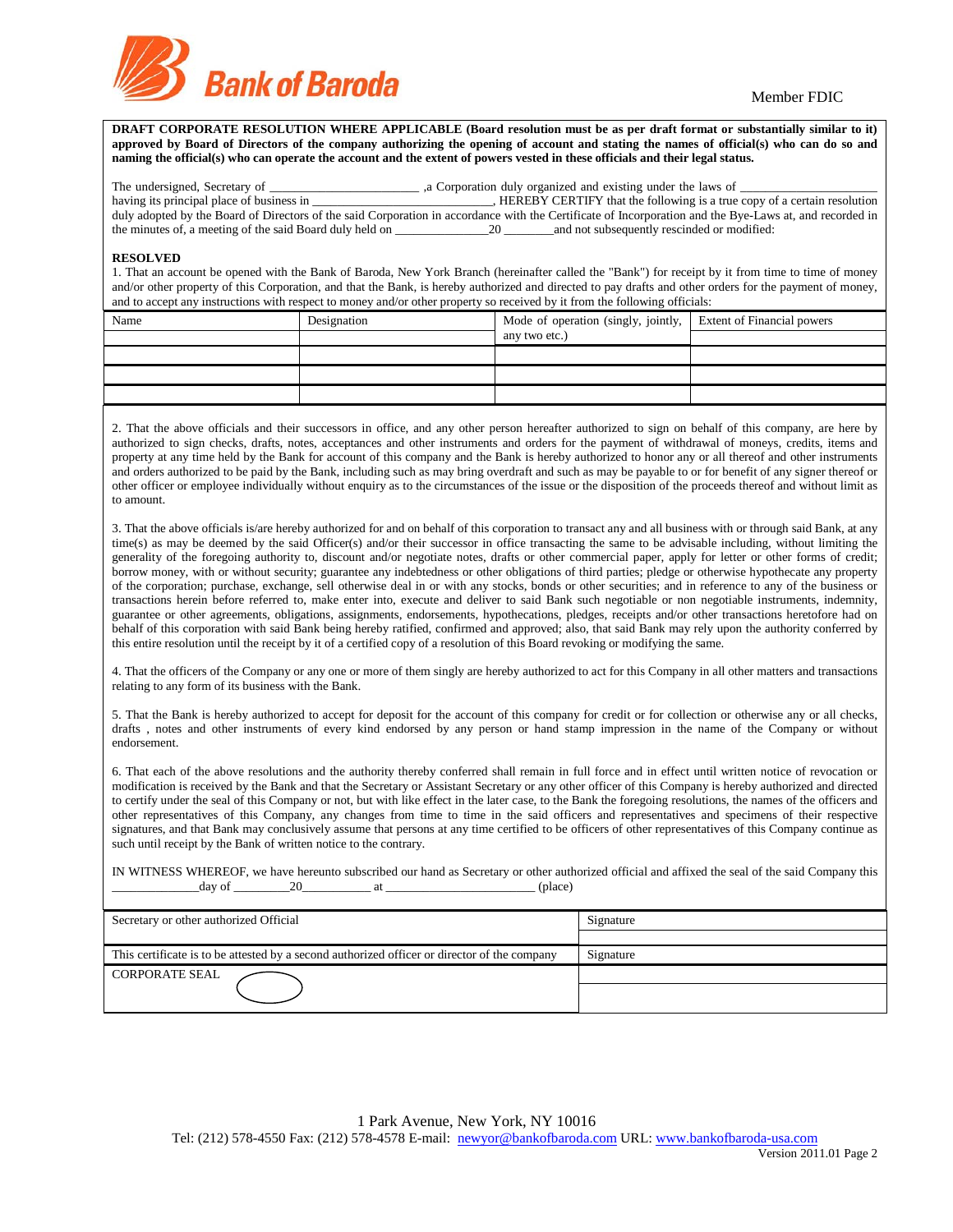| <b>FOR BUSINESS CUSTOMERS ONLY</b> |
|------------------------------------|

Member FDIC

|                  | 1 OK BOOM (BDD CODTONIBING OF (B I                                                                                                                                                                                                                                        |     |               |         |    |  |                 |     |      |      |        |         |                 |                       |
|------------------|---------------------------------------------------------------------------------------------------------------------------------------------------------------------------------------------------------------------------------------------------------------------------|-----|---------------|---------|----|--|-----------------|-----|------|------|--------|---------|-----------------|-----------------------|
| the              | <b>DRAFT CERTIFICATION OF OFFICERS</b><br>undersigned,                                                                                                                                                                                                                    | DO. | <b>HEREBY</b> | CERTIFY | to |  | Bank of Baroda, | New | York | that | the    | present | <b>Officers</b> | <sub>of</sub><br>duly |
|                  | elected to hold office until their respective successors are chosen, and empowered to act for and on behalf of this Corporation in any of its business with<br>the said Bank within the authority prescribed in the resolutions heretofore certified to the said Bank are |     |               |         |    |  |                 |     |      |      |        |         |                 |                       |
|                  | <b>NAME &amp; TITLE &amp; Powers vested</b>                                                                                                                                                                                                                               |     |               |         |    |  |                 |     |      |      |        |         |                 |                       |
|                  |                                                                                                                                                                                                                                                                           |     |               |         |    |  |                 |     |      |      |        |         |                 |                       |
|                  | In witness whereof, I have hereunto set my hand as Secretary and affixed the Corporate Seal this                                                                                                                                                                          |     |               |         |    |  |                 |     |      |      | day of |         | 20              |                       |
| <b>SEAL</b>      |                                                                                                                                                                                                                                                                           |     |               |         |    |  |                 |     |      |      |        |         |                 |                       |
| <b>SECRETARY</b> |                                                                                                                                                                                                                                                                           |     |               |         |    |  |                 |     |      |      |        |         |                 |                       |